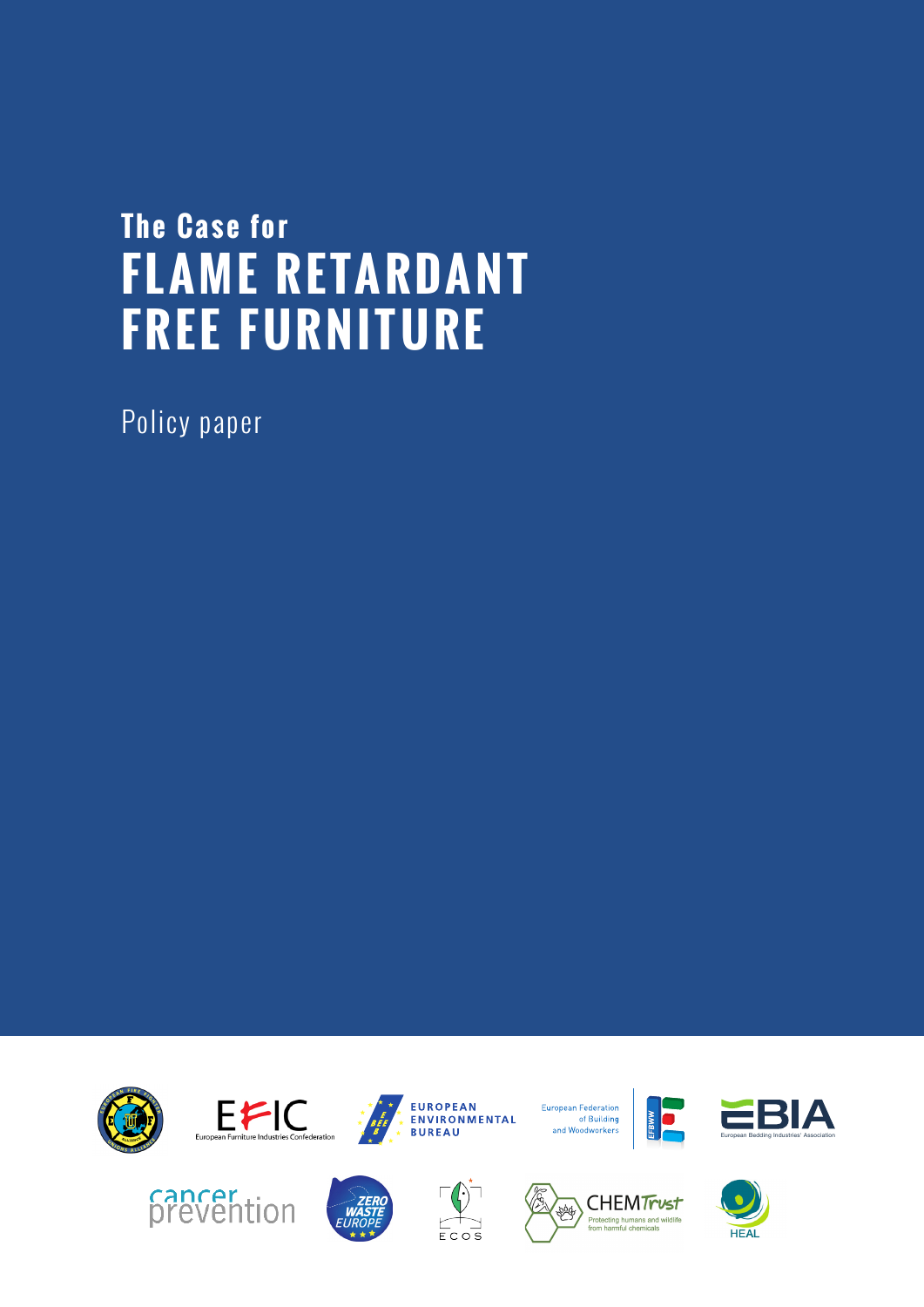## **The Case for FLAME RETARDANT FREE FURNITURE**

**A variety of flammability standards for furniture exist in Europe. Some standards lead to the use of hazardous flame retardants chemicals without providing a demonstrated fire safety benefit. Flame retardants may cause serious harm to human health and the environment, they prevent the EU's goal of a circular economy and impose a costly burden to furniture producers.** 

The signatories of this paper share and stress the same concerns about the implications from the presence of harmful flame retardants chemicals (FRs) in furniture products. More effective and less harmful ways to achieve fire safety exist and need to be evaluated.

Increasing evidence shows that an EU-action in favour of flame retardant free furniture is necessary to ensure protection of human health and the environment, and promote competition and fire safety.

## **HEALTH**

The scientific community has identified many flame retardant chemicals as substances of concern for several adverse effects, such us persistence, bioaccumulation, toxicity, mutagenicity, endocrine disruption, and carcinogenicity.<sup>i</sup> In furniture items flame retardants are added to foam and textiles. Long-term exposure occurring in homes and offices is potentially harmful. Furthermore, exposure is not limited to direct contact with furniture as the chemicals are not bound to the foam. Flame retardants are released through normal use and settle into dust. Toddlers are at a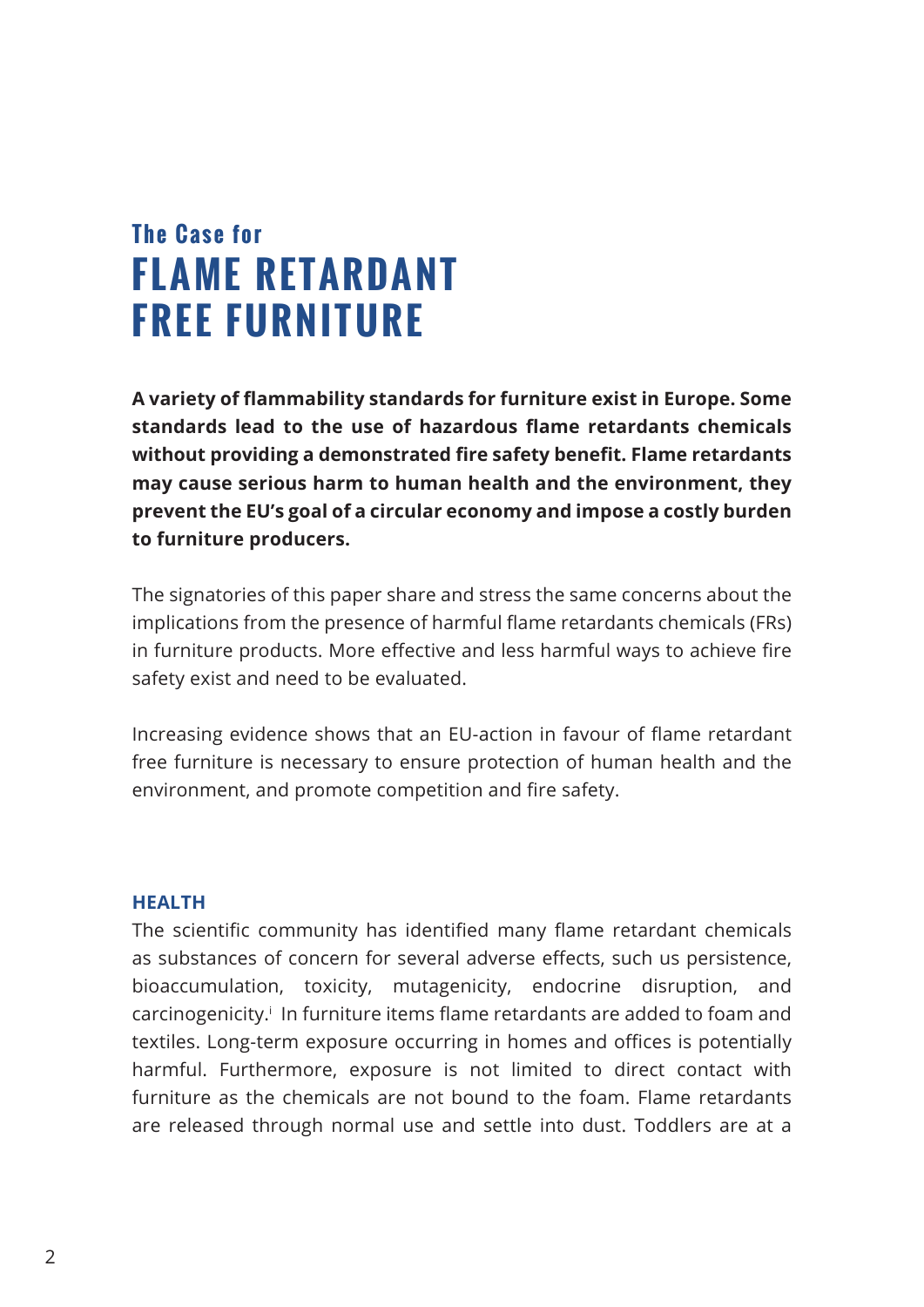higher potential risk as they crawl around, getting dust on their hands and in their mouths. Workers are exposed when manufacturing or handling products that contain FR chemicals. Fire-fighters suffer from the exposure to toxic fumes released from the combustion of materials containing flame retardants.

## **ENVIRONMENT AND THE CIRCULAR ECONOMY**

Flame retardants migrate out of products and accumulate in the environment. Many flame retardants are persistent and can undergo longrange environmental transport.<sup>ii</sup> Moreover, the use of flame retardants in furniture reduces the durability of products, resulting in a shorter product lifetime. FR chemicals in furniture also prevent an environmentally responsible end-of-life treatment. Many products containing flame retardants cannot be recycled for material reuse, thus preventing a better and greener waste handling and interfering with Europe's goal of a circular economy. Additionally, the end-of-life treatment of products containing hazardous flame retardants is from 2 to 3 times more expensive than normal waste and more dangerous due to the release of toxic fumes.

### **COMPETITIVENESS AND QUALITY OF PRODUCTS**

Furniture producers must comply with several different flammability standards and test methods in order to place their products on the EU internal market. The different flammability standards and bans throughout Europe are complicated to comply with and place a costly burden on the producers. A manufacturer may need to establish entire new production lines to access certain European markets. This complex system prevents the free circulation of goods and hinder competition, creating a barrier to trade in the internal market. When flame retardant chemicals are necessary in order to comply with regional or national regulations, consumers are left with a smaller range of products with lower quality, higher prices and less durability. Additionally, flame retardants are poor ingredients in furniture as the chemicals reduce the quality and comfort of the products, while imposing higher costs in production.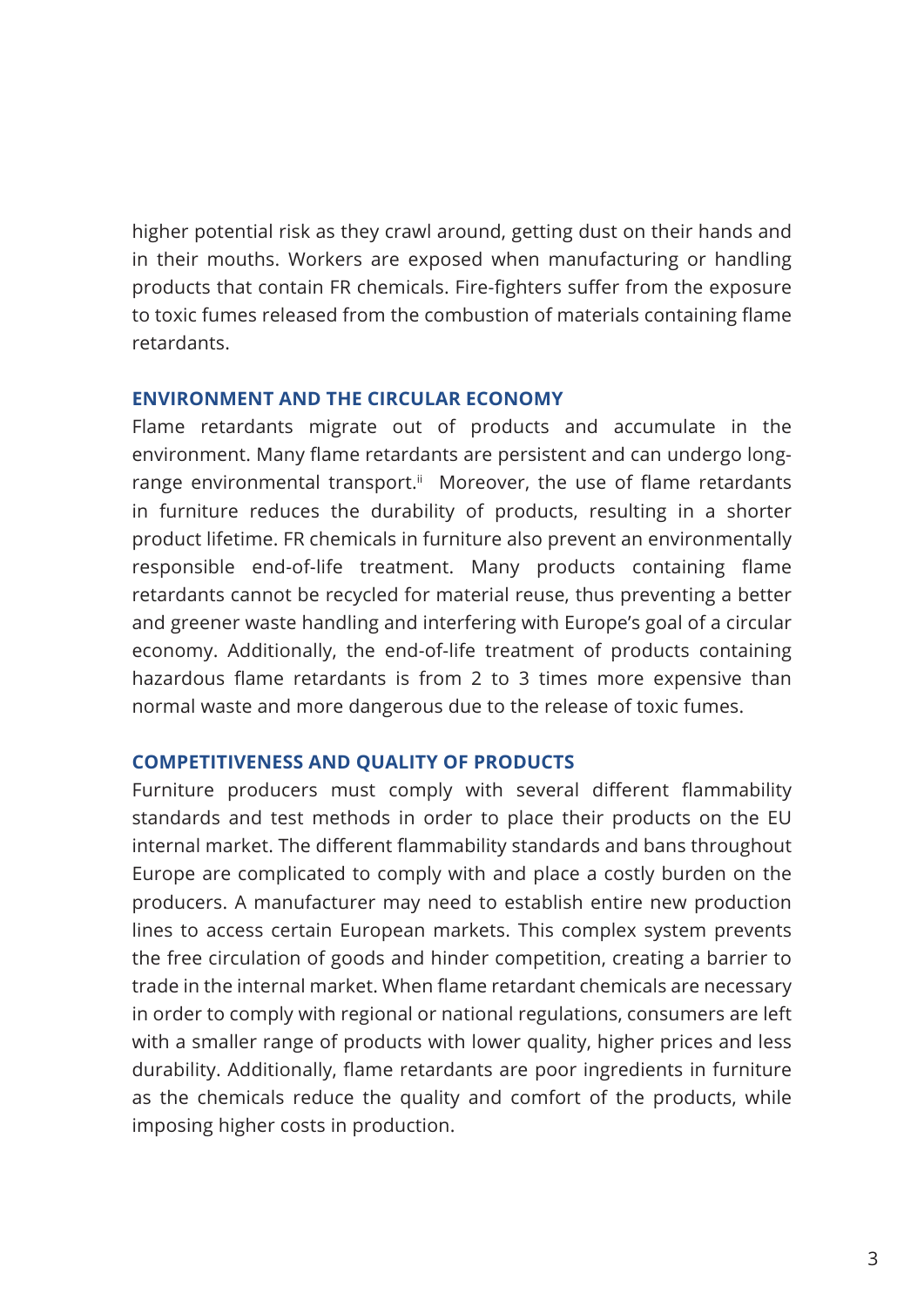## **FIRE SAFETY**

Standards that require resistance to an open flame ignition source, such as the British fire safety standards and the previous TB 117 in California, have led to intensive use of flame retardant chemicals. Open flame tests are still requested in the public and contract market for furniture in many EU Member States. The potential for negative impacts on human health and the environment from flame retardants used to meet these standards were not considered when those standards were enacted.

A high level of fire safety can be achieved in other ways. Smoke detectors, automatic sprinklers in buildings, self-extinguishing cigarettes and candles, reduced smoking rates, better material combinations in furniture, and improved fire safety education all increase fire safety without potential harm from flame retardant use.

- A recent report from the French Agency for Food, Environmental and Occupational Health & Safety (ANSES) found that the contribution of flame retardants in preventing fires cannot be measured. ANSES recommends a series of other measures to reduce fires rather than exposing the whole population to flame retardant substances.<sup>iii</sup>
- A study from ARCADIS EBRS, commissioned by DG Heath and Consumers in 2011, demonstrates that "Early detection by smoke detectors is a very effective measure to deal with fires in the initial stage of development and to reduce the number of fire deaths." while "the stringency of non-flammability requirements for consumer products in a domestic environment does not have a statistically noticeable impact on the number of fatalities from fires in dwellings."iv

Use of flame retardants in furniture may even increase production of soot, smoke, toxic gases, and other harmful combustion products in a fire.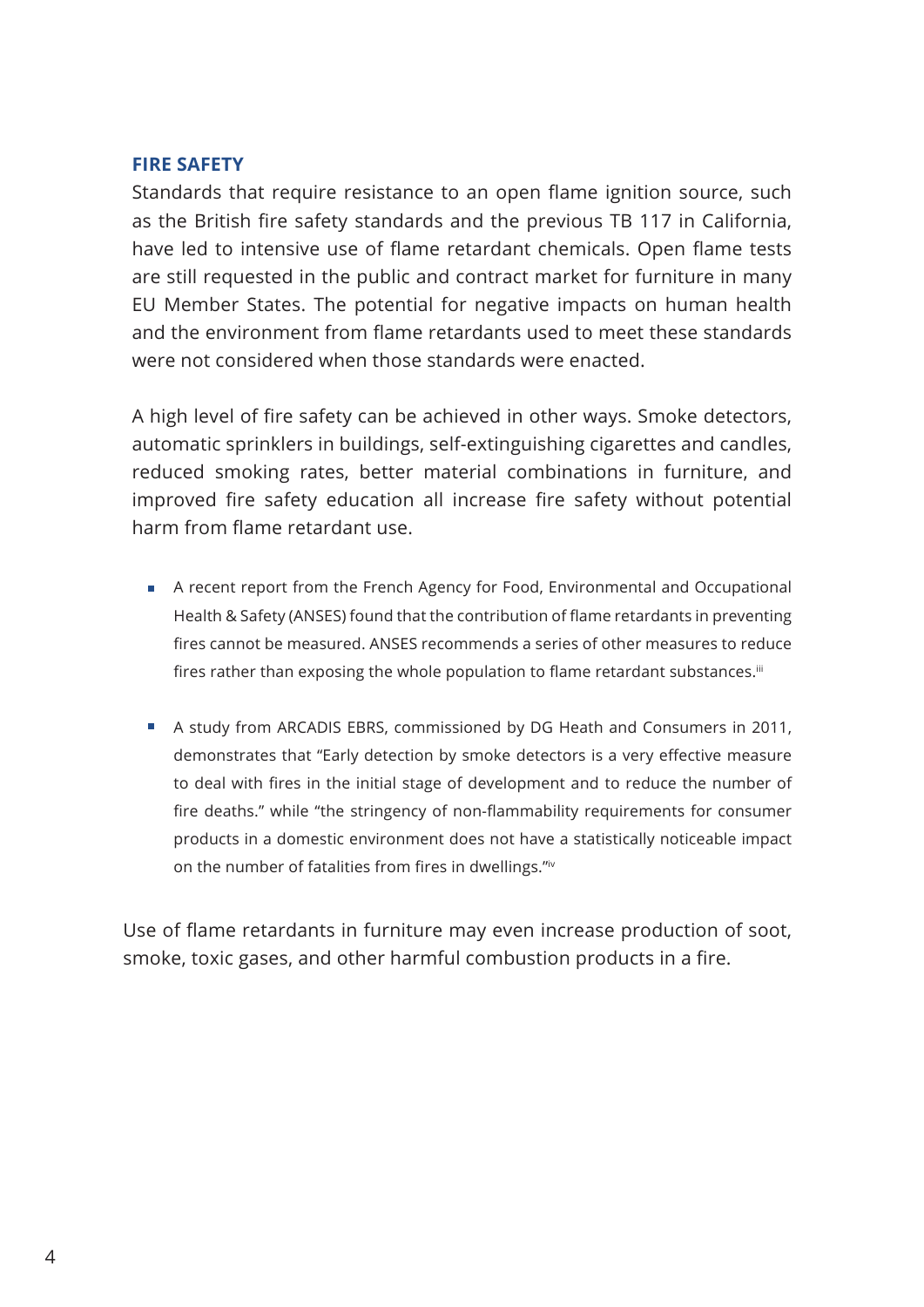The negative health and environmental impact is well documented:

- The San Antonio Statement on Bromi- $\overline{\phantom{a}}$ nated and Chlorinated Flame Retardants documents the scientific consensus about health, environmental and fire safety concerns associated with the use of these chemicals. It was signed by more than 150 scientists worldwide.<sup>v</sup>
- A 2009 Scandinavian study found high levels of brominated flame retardants in the Arctic, in organisms ranging from zooplankton to polar bears and humans, as well as in abiotic samples such as air, soil and sediments.vi
- A 2013 study by the Marine & Environmental п Research Institute, measured brominated dioxins and furans − by-products of brominated flame retardants − in firefighters' blood. The study shows that as well as being carcinogenic, many flame retardants have little effect in reducing the spread of fire, and that health concerns may far outweigh any purported benefits.vii
- A 2015 Swedish study analysed the presence of flame retardants and persistent organic pollutants (POPs) over time in breast milk in Europe and North America. Breast milk from the USA contained more PBDEs as the use of flame retardants there is higher. In Sweden, decreasing concentrations of most POPs in breast milk were detected, while the flame retardant hexabromocyclododecane

(HBCDD) increased over time (from 1972 to 2011).viii

- The Stockholm Convention on Persistent  $\blacksquare$ Organic Pollutants has already banned several flame retardants. In October 2015, deca-BDE was proposed for addition to the elimination list by the Convention's review committee, echoing the September 2015 EU REACH Committee for Socio-Economic Analysis proposal to restrict its use.ix
- A growing body of evidence suggests ÷ that endocrine-disrupting compounds (EDCs) are contributing to a general decline in fertility. A 2015 study revealed associations between exposure and subfertility for a number of compounds, including brominated flame retardants (BFR): detectable levels of a BFR in serum were associated with a 7.2% increased risk of subfertility and a 33% reduction in sperm motility.<sup>x</sup>
- $\blacksquare$ Brominated FRs are being substituted by phosphorus FRs but there may be concern about them too as documented by a recent analysis performed by the Danish Environmental Protection Agency.<sup>xi</sup>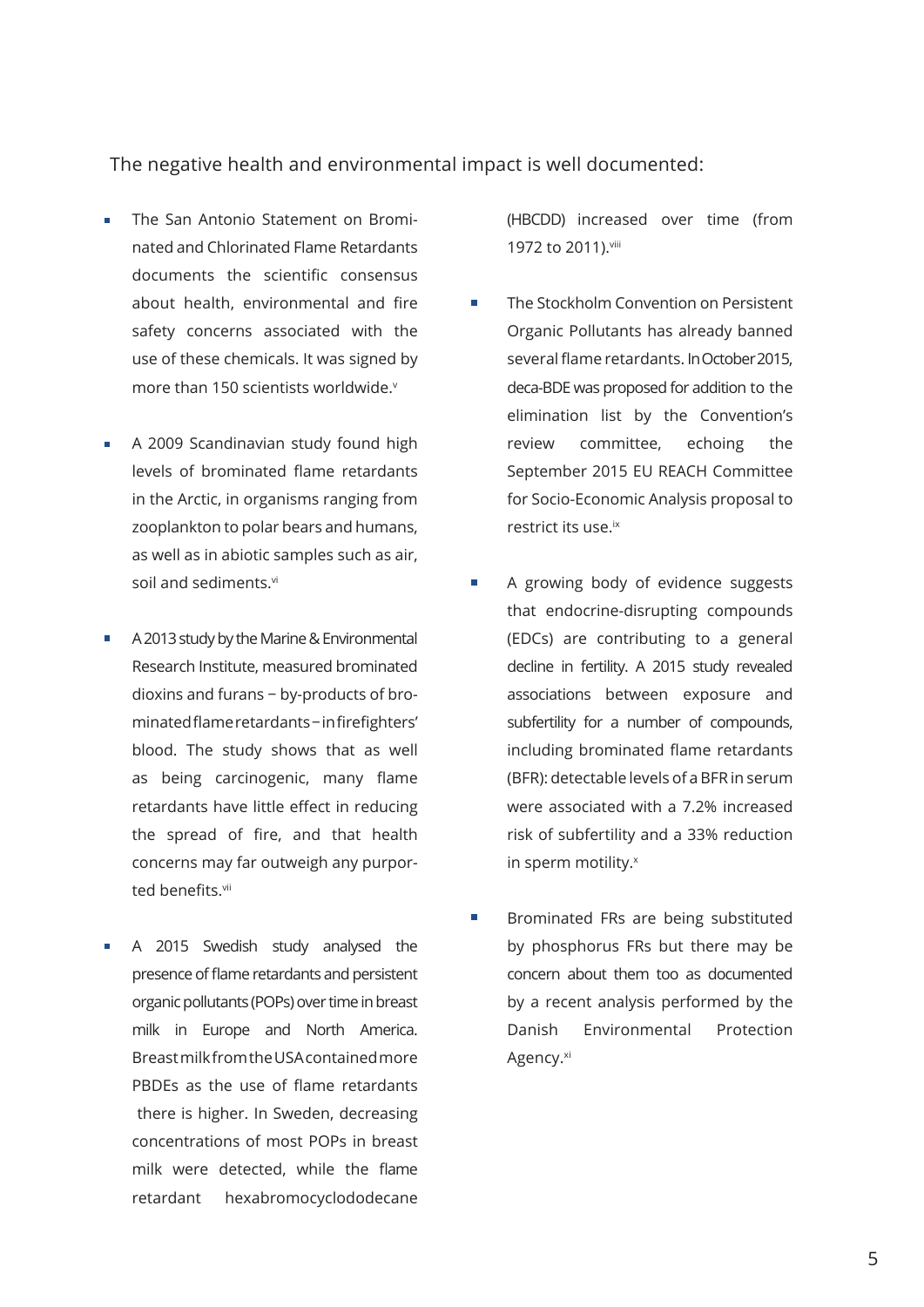Other regulators recognise fire safety without hazardous flame retardants to protect health and environment.

- The State of California has identified "many flame retardant chemicals as being known to, or strongly suspected of, adversely impacting human health or development."xii In view of consumer protection, health and safety concerns, the State of California has updated its furniture flammability standard. Introducing TB117 2013 enabled the sale of furniture without added flame retardant chemicals and has maintained fire safety.
- The State of Washington recently passed a bill banning the use of flame retardants chemicals on the Chemicals of High Concern to Children list (CHCC), including TCEP, TDCPP, HBCD, TBBPA and decaBDE, from use in residential furniture and children's products, taking effect from 1 July 2016.xiii
- In many US states, proposals banning flame retardants in mattresses, furniture and children's products are also being backed by firefighters who are concerned with the carcinogenic properties of the proposed chemicals and claim that the substances are not as effective as suggested in slowing the spread of fire. $x<sup>i</sup>y$
- The United States is currently assessing three flame retardant clusters under the Toxic Substances Control Act (TSCA) to address the likely exposure and hazard scenarios to workers and consumers based on current production, use, and exposure  $information.*$

#### **Sources:**

i Environmental Health Perspective 118:A516-A518 (2010): San Antonio Statement on Brominated and Chlorinated Flame Retardants http://ehp.niehs.nih.gov/1003089/

ii *ibid*

iii Évaluation des risques liés à l'exposition aux retardateurs de flamme dans les meubles rembourrés https://www.anses.fr/fr/content/évaluation-des-risques-liés-à-l'exposition-aux-retardateurs-de-flamme-dans-les-meubles

iv Evaluation of data on flame retardants in consumer products – Final report

http://ec.europa.eu/consumers/archive/safety/news/flame\_retardant\_substances\_study\_en.pdf pp. 308-402

v Environmental Health Perspective 118:A516-A518 (2010): San Antonio Statement on Brominated and Chlorinated Flame Retardants http://ehp.niehs.nih.gov/1003089/

vi Cynthia A. de Wit, Dorte Herzke, Katrin Vorkamp, Brominated flame retardants in the Arctic environment — trends and new candidates, Science of The Total Environment, Volume 408, Issue 15, 1 July 2010, Pages 2885-2918 http://www.sciencedirect.com/science/article/pii/S0048969709008055

vii Shaw, S.D., Berger, M.L., Harris, J.H., Yun, S.H., Wu, Q., Liao, C., Blum, A., Stefani, A., Kannan, K. (2013). Persistent organic pollutants including polychlorinated and polybrominated dibenzo-p-dioxins and dibenzofurans in firefighters from Northern California. Chemosphere 91:1386-1394. http://www.ncbi.nlm.nih.gov/pubmed/23395527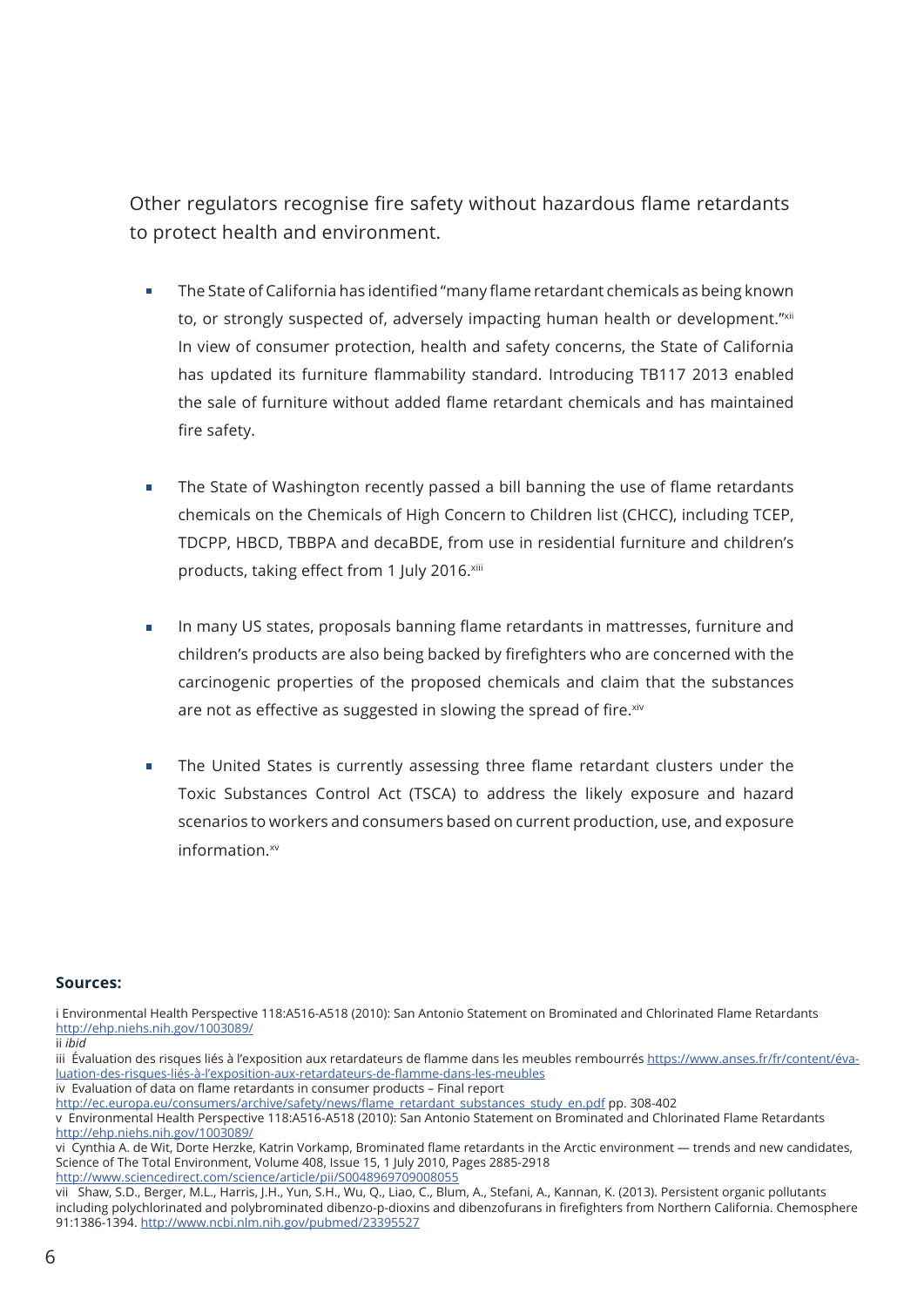## **Join the effort for a safer environment!**

Furniture flammability standards that lead to the use of flame retardants bring harmful and potentially harmful chemicals into homes, schools, hospitals and workplaces. Such requirements threaten human health, the global environment, and the recycling of furniture in the circular economy. Different flammability standards in Europe also threaten competition and growth in the internal market.

There is an urgent need to re-evaluate the use of flame retardants in furniture and to take into account the possible adverse impacts on human health, workplaces, the environment, and on the responsible management of furniture waste in the presence of other measures to reduce fires.

Removing flame retardants from furniture is also a necessary step towards achieving a circular economy in Europe, which, according to the European Commission, has the potential of creating 400 000 jobs.<sup>xvi</sup>

Important steps to eliminate hazardous flame retardants have already been taken through REACH and other regulatory approaches in the EU. It is time for the final step through harmonised safety requirements for furniture.

## **A** *safe* **fire safety is possible.**

```
http://www2.mst.dk/Udgiv/publications/2016/01/978-87-93435-23-0.pdf
```
viii Fång, J., Nyberg, E., Winnberg, U., Bignert, A. & Bergman, Å. (2015). Spatial and temporal trends of the Stockholm Convention POPs in mothers' milk — a global review. Environ Sci Pollut Res 22(12), pp.8989-9041. DOI: 0.1007/s11356-015-4080-z. This study is freely available at: http://link.springer.com/article/10.1007%2Fs11356-015-4080-z

ix SEAC concludes on Bisphenol A, DecaBDE and PFOA restrictions and finalises two opinions for authorisation http://echa.europa.eu/view-article/-/journal\_content/title/seac-concludes-on-bisphenol-a-decabde-and-pfoa-restrictions-and-finalises-two-opinions-for-authorisation x Science for Environment Policy, EU Commission DG Environment News Alert Service, 7 January 2016: http://ec.europa.eu/environment/ integration/research/newsalert/pdf/are\_endocrine\_disrupting\_chemicals\_responsible\_for\_downward\_trends\_in\_male\_fertility\_441na2\_en.pdf xi Environmental and health screening profiles of phosphorous flame retardants

xii Senate Bill (SB) 1019: Upholstered Furniture, Flame Retardant Chemicals http://www.bearhfti.ca.gov/industry/advisory\_sb\_1019.pdf xiii House Bill Report E2SHB 1174

http://lawfilesext.leg.wa.gov/biennium/2015-16/Pdf/Bill%20Reports/House/1174-S2.E%20HBR%20APH%2015%20E1.pdf

xiv Minnesota bill proposes flame retardant bans https://chemicalwatch.com/23826/minnesota-bill-proposes-flame-retardant-bans xv US EPA releases initial assessments for flame retardants

https://chemicalwatch.com/31130/us-epa-releases-initial-assessments-for-flame-retardants

xvi Towards a Circular Economy http://europa.eu/rapid/press-release\_MEMO-14-450\_fr.htm